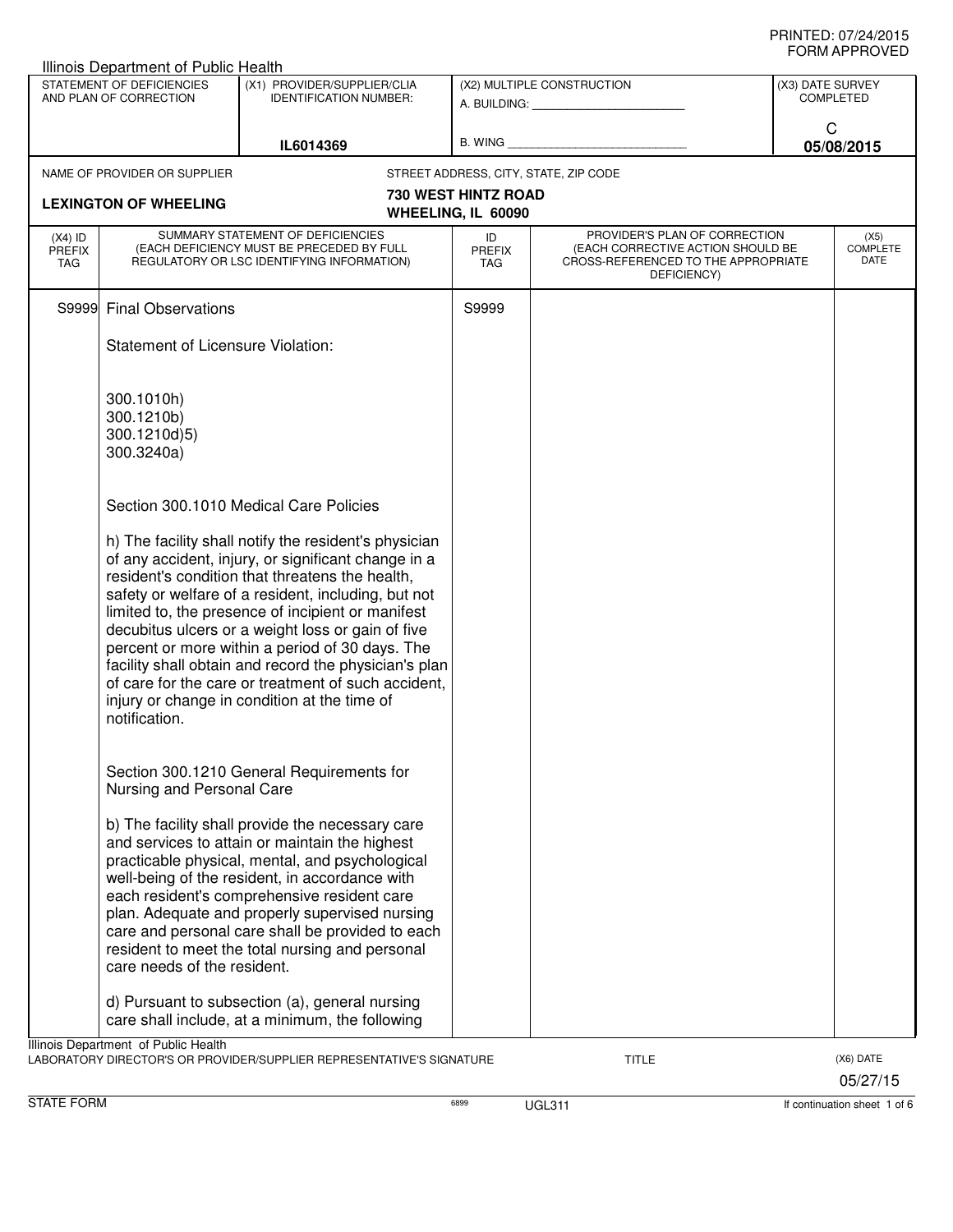| <b>Illinois Department of Public Health</b>         |                                                                                                                              |                                                                                                                                                                                                                                                                                                                                                                                                                                                                                                                                                                                                                                                                                                                                                             |                                                         |                                                                                                                          |                                 |                 |  |
|-----------------------------------------------------|------------------------------------------------------------------------------------------------------------------------------|-------------------------------------------------------------------------------------------------------------------------------------------------------------------------------------------------------------------------------------------------------------------------------------------------------------------------------------------------------------------------------------------------------------------------------------------------------------------------------------------------------------------------------------------------------------------------------------------------------------------------------------------------------------------------------------------------------------------------------------------------------------|---------------------------------------------------------|--------------------------------------------------------------------------------------------------------------------------|---------------------------------|-----------------|--|
| STATEMENT OF DEFICIENCIES<br>AND PLAN OF CORRECTION |                                                                                                                              | (X1) PROVIDER/SUPPLIER/CLIA<br><b>IDENTIFICATION NUMBER:</b>                                                                                                                                                                                                                                                                                                                                                                                                                                                                                                                                                                                                                                                                                                | (X2) MULTIPLE CONSTRUCTION<br>A. BUILDING: A. BUILDING: |                                                                                                                          | (X3) DATE SURVEY<br>COMPLETED   |                 |  |
|                                                     |                                                                                                                              | IL6014369                                                                                                                                                                                                                                                                                                                                                                                                                                                                                                                                                                                                                                                                                                                                                   | B. WING                                                 |                                                                                                                          |                                 | C<br>05/08/2015 |  |
|                                                     | NAME OF PROVIDER OR SUPPLIER                                                                                                 |                                                                                                                                                                                                                                                                                                                                                                                                                                                                                                                                                                                                                                                                                                                                                             |                                                         | STREET ADDRESS, CITY, STATE, ZIP CODE                                                                                    |                                 |                 |  |
|                                                     | <b>LEXINGTON OF WHEELING</b>                                                                                                 |                                                                                                                                                                                                                                                                                                                                                                                                                                                                                                                                                                                                                                                                                                                                                             | <b>730 WEST HINTZ ROAD</b><br>WHEELING, IL 60090        |                                                                                                                          |                                 |                 |  |
| $(X4)$ ID<br><b>PREFIX</b><br><b>TAG</b>            | SUMMARY STATEMENT OF DEFICIENCIES<br>(EACH DEFICIENCY MUST BE PRECEDED BY FULL<br>REGULATORY OR LSC IDENTIFYING INFORMATION) |                                                                                                                                                                                                                                                                                                                                                                                                                                                                                                                                                                                                                                                                                                                                                             | ID<br><b>PREFIX</b><br>TAG                              | PROVIDER'S PLAN OF CORRECTION<br>(EACH CORRECTIVE ACTION SHOULD BE<br>CROSS-REFERENCED TO THE APPROPRIATE<br>DEFICIENCY) | (X5)<br><b>COMPLETE</b><br>DATE |                 |  |
| S9999                                               | Continued From page 1                                                                                                        |                                                                                                                                                                                                                                                                                                                                                                                                                                                                                                                                                                                                                                                                                                                                                             | S9999                                                   |                                                                                                                          |                                 |                 |  |
|                                                     | and shall be practiced on a 24-hour,<br>seven-day-a-week basis:                                                              |                                                                                                                                                                                                                                                                                                                                                                                                                                                                                                                                                                                                                                                                                                                                                             |                                                         |                                                                                                                          |                                 |                 |  |
|                                                     | Section 300.3240 Abuse and Neglect<br>by:                                                                                    | 5) A regular program to prevent and treat<br>pressure sores, heat rashes or other skin<br>breakdown shall be practiced on a 24-hour,<br>seven-day-a-week basis so that a resident who<br>enters the facility without pressure sores does not<br>develop pressure sores unless the individual's<br>clinical condition demonstrates that the pressure<br>sores were unavoidable. A resident having<br>pressure sores shall receive treatment and<br>services to promote healing, prevent infection,<br>and prevent new pressure sores from developing.<br>a) An owner, licensee, administrator, employee or<br>agent of a facility shall not abuse or neglect a<br>resident. (A, B) (Section 2-107 of the Act)<br>These Requirements are not met as evidenced |                                                         |                                                                                                                          |                                 |                 |  |
|                                                     | reviewed for diabetic ulcers.                                                                                                | Based on interview and record review, the facility<br>failed to assess, identify, treat and update<br>physician's orders for one of one residents (R1)                                                                                                                                                                                                                                                                                                                                                                                                                                                                                                                                                                                                      |                                                         |                                                                                                                          |                                 |                 |  |
|                                                     | aureus).                                                                                                                     | These deficient practices resulted in R1 requiring<br>hospitalization for excisional debridement of left<br>toe diabetic foot ulcer and intravenous antibiotic<br>therapy for Staph aureus (Staphylococcus                                                                                                                                                                                                                                                                                                                                                                                                                                                                                                                                                  |                                                         |                                                                                                                          |                                 |                 |  |
|                                                     | Findings include:                                                                                                            |                                                                                                                                                                                                                                                                                                                                                                                                                                                                                                                                                                                                                                                                                                                                                             |                                                         |                                                                                                                          |                                 |                 |  |
|                                                     |                                                                                                                              | R1 (per review of Admission Diagnoses List) was                                                                                                                                                                                                                                                                                                                                                                                                                                                                                                                                                                                                                                                                                                             |                                                         |                                                                                                                          |                                 |                 |  |
|                                                     | Illinois Department of Public Health                                                                                         |                                                                                                                                                                                                                                                                                                                                                                                                                                                                                                                                                                                                                                                                                                                                                             |                                                         |                                                                                                                          |                                 |                 |  |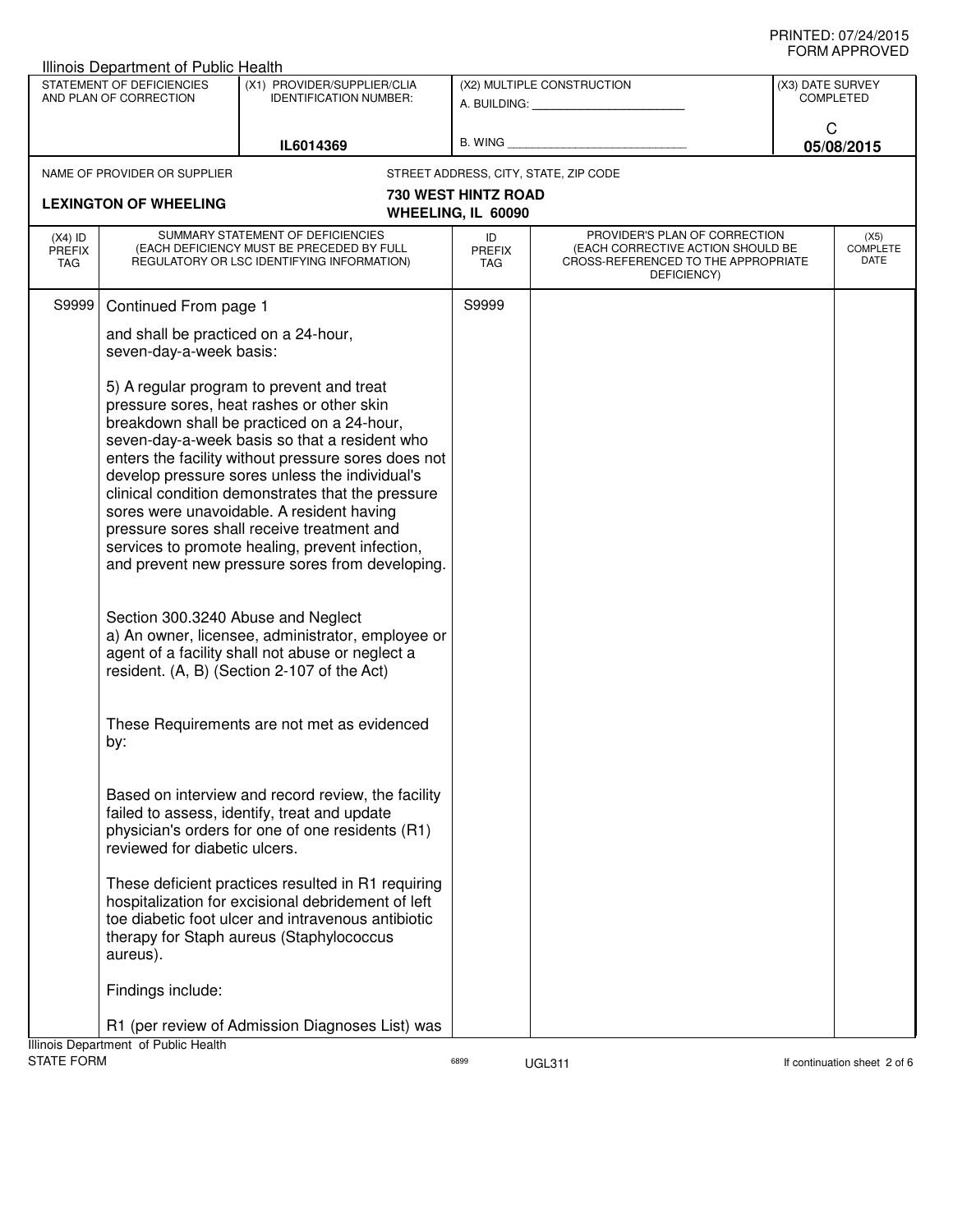| Illinois Department of Public Health                                                                                             |                                                                                                                              |                                                                                                                                                                                                                                                                                                                                                                                                                                                                                                                                                                                                                                       |                                                         |                                                                                                                          |                                      |  |
|----------------------------------------------------------------------------------------------------------------------------------|------------------------------------------------------------------------------------------------------------------------------|---------------------------------------------------------------------------------------------------------------------------------------------------------------------------------------------------------------------------------------------------------------------------------------------------------------------------------------------------------------------------------------------------------------------------------------------------------------------------------------------------------------------------------------------------------------------------------------------------------------------------------------|---------------------------------------------------------|--------------------------------------------------------------------------------------------------------------------------|--------------------------------------|--|
| STATEMENT OF DEFICIENCIES<br>(X1) PROVIDER/SUPPLIER/CLIA<br>AND PLAN OF CORRECTION<br><b>IDENTIFICATION NUMBER:</b><br>IL6014369 |                                                                                                                              |                                                                                                                                                                                                                                                                                                                                                                                                                                                                                                                                                                                                                                       | (X2) MULTIPLE CONSTRUCTION<br>A. BUILDING: A. BUILDING: |                                                                                                                          | (X3) DATE SURVEY<br><b>COMPLETED</b> |  |
|                                                                                                                                  |                                                                                                                              | B. WING                                                                                                                                                                                                                                                                                                                                                                                                                                                                                                                                                                                                                               |                                                         | C<br>05/08/2015                                                                                                          |                                      |  |
|                                                                                                                                  | NAME OF PROVIDER OR SUPPLIER                                                                                                 |                                                                                                                                                                                                                                                                                                                                                                                                                                                                                                                                                                                                                                       |                                                         | STREET ADDRESS, CITY, STATE, ZIP CODE                                                                                    |                                      |  |
|                                                                                                                                  | <b>LEXINGTON OF WHEELING</b>                                                                                                 |                                                                                                                                                                                                                                                                                                                                                                                                                                                                                                                                                                                                                                       | <b>730 WEST HINTZ ROAD</b><br>WHEELING, IL 60090        |                                                                                                                          |                                      |  |
| $(X4)$ ID<br><b>PREFIX</b><br><b>TAG</b>                                                                                         | SUMMARY STATEMENT OF DEFICIENCIES<br>(EACH DEFICIENCY MUST BE PRECEDED BY FULL<br>REGULATORY OR LSC IDENTIFYING INFORMATION) |                                                                                                                                                                                                                                                                                                                                                                                                                                                                                                                                                                                                                                       | ID<br><b>PREFIX</b><br><b>TAG</b>                       | PROVIDER'S PLAN OF CORRECTION<br>(EACH CORRECTIVE ACTION SHOULD BE<br>CROSS-REFERENCED TO THE APPROPRIATE<br>DEFICIENCY) | (X5)<br><b>COMPLETE</b><br>DATE      |  |
| S9999                                                                                                                            | Continued From page 2                                                                                                        |                                                                                                                                                                                                                                                                                                                                                                                                                                                                                                                                                                                                                                       | S9999                                                   |                                                                                                                          |                                      |  |
|                                                                                                                                  |                                                                                                                              | admitted to the facility with diagnoses that<br>include uncontrolled diabetes mellitus, history of<br>left third toe amputation and dementia.                                                                                                                                                                                                                                                                                                                                                                                                                                                                                         |                                                         |                                                                                                                          |                                      |  |
|                                                                                                                                  | refusals for skin assessment.                                                                                                | E6 (LPN-Licensed Practical Nurse, 5/6/15 at 2:00<br>p.m., 5/7/15 at 10:18 a.m.) said all assessments<br>(including skin) are to be completed by the nurse<br>upon the resident's admission to the facility and<br>there is an admissions check list that is utilized.<br>E6 said she is unaware of any admissions policy<br>and procedure. E6 said she has worked at the<br>facility for 4 years and she knows what needs to<br>be done when a resident is admitted. E6 admitted<br>that she did not complete a skin assessment for<br>R1 because he refused. E6 said she believes she<br>documented in the 24 hour shift report R1's |                                                         |                                                                                                                          |                                      |  |
|                                                                                                                                  | to completing an admission check list.                                                                                       | E2 (Director of Nursing, 5/7/15 at 3:10 p.m.) said<br>skin assessments are part of the admission<br>process. The assessment is to be completed in<br>the EMR (Electronic Medical Record) in addition                                                                                                                                                                                                                                                                                                                                                                                                                                  |                                                         |                                                                                                                          |                                      |  |
|                                                                                                                                  | endorsed to the next shift to complete.                                                                                      | E3 (Assistant Director of Nursing, 5/6/15 at 12:15<br>p.m.) said skin assessments should be<br>completed upon the resident's admission to the<br>facility. E3 said reviewed R1's EMR and said the<br>skin assessment had not been completed. Both<br>E2 and E3 said R1's refusal should have been<br>documented in the 24 hour shift report and                                                                                                                                                                                                                                                                                       |                                                         |                                                                                                                          |                                      |  |
|                                                                                                                                  | shift to follow up.<br>Ilinois Department of Public Health                                                                   | Review of R1's medical record (Progress Notes<br>4/25 and 4/30/15, Assessments) document an<br>incomplete skin assessment. Review of the 24<br>hour reports (4/25/15 hand dated by E3)<br>document that skin assessment was not<br>completed upon admission and the need for next                                                                                                                                                                                                                                                                                                                                                     |                                                         |                                                                                                                          |                                      |  |

Illinois Department of Public Health<br>STATE FORM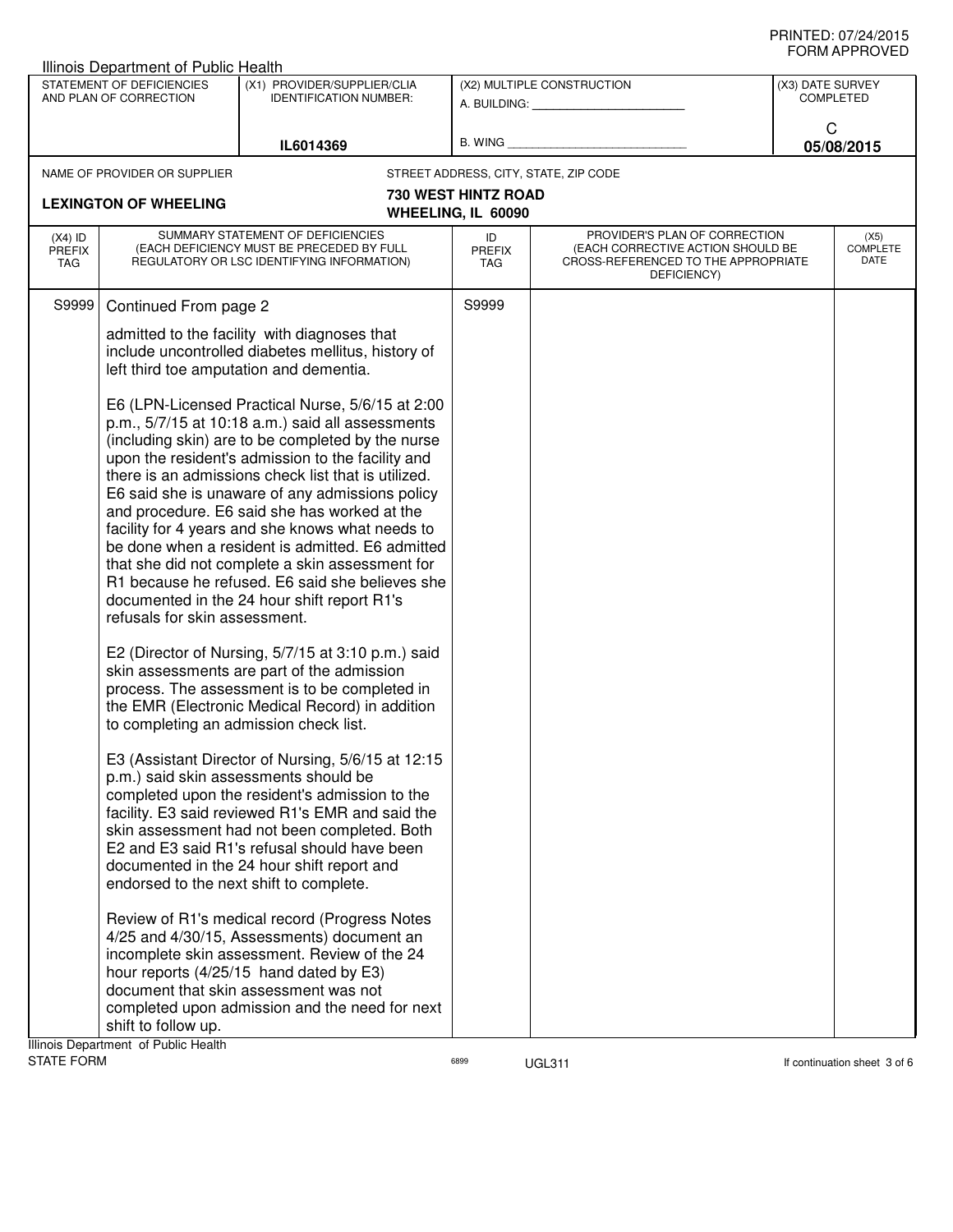| STATEMENT OF DEFICIENCIES<br>(X1) PROVIDER/SUPPLIER/CLIA<br>(X2) MULTIPLE CONSTRUCTION<br>AND PLAN OF CORRECTION<br><b>IDENTIFICATION NUMBER:</b><br>A. BUILDING: A. BUILDING:                                                                                                                                                                                                                                                                                                                                                                                                                                                                                                                                                                                                                                                                                                                                                                                                                                                                                                                                                                                                                                                                                                                                                                                                                                                                                                                                                                                         |                                      |  |
|------------------------------------------------------------------------------------------------------------------------------------------------------------------------------------------------------------------------------------------------------------------------------------------------------------------------------------------------------------------------------------------------------------------------------------------------------------------------------------------------------------------------------------------------------------------------------------------------------------------------------------------------------------------------------------------------------------------------------------------------------------------------------------------------------------------------------------------------------------------------------------------------------------------------------------------------------------------------------------------------------------------------------------------------------------------------------------------------------------------------------------------------------------------------------------------------------------------------------------------------------------------------------------------------------------------------------------------------------------------------------------------------------------------------------------------------------------------------------------------------------------------------------------------------------------------------|--------------------------------------|--|
|                                                                                                                                                                                                                                                                                                                                                                                                                                                                                                                                                                                                                                                                                                                                                                                                                                                                                                                                                                                                                                                                                                                                                                                                                                                                                                                                                                                                                                                                                                                                                                        | (X3) DATE SURVEY<br><b>COMPLETED</b> |  |
| B. WING <b>Example 2008</b><br>IL6014369                                                                                                                                                                                                                                                                                                                                                                                                                                                                                                                                                                                                                                                                                                                                                                                                                                                                                                                                                                                                                                                                                                                                                                                                                                                                                                                                                                                                                                                                                                                               | C<br>05/08/2015                      |  |
| STREET ADDRESS, CITY, STATE, ZIP CODE<br>NAME OF PROVIDER OR SUPPLIER                                                                                                                                                                                                                                                                                                                                                                                                                                                                                                                                                                                                                                                                                                                                                                                                                                                                                                                                                                                                                                                                                                                                                                                                                                                                                                                                                                                                                                                                                                  |                                      |  |
| <b>730 WEST HINTZ ROAD</b><br><b>LEXINGTON OF WHEELING</b><br>WHEELING, IL 60090                                                                                                                                                                                                                                                                                                                                                                                                                                                                                                                                                                                                                                                                                                                                                                                                                                                                                                                                                                                                                                                                                                                                                                                                                                                                                                                                                                                                                                                                                       |                                      |  |
| SUMMARY STATEMENT OF DEFICIENCIES<br>PROVIDER'S PLAN OF CORRECTION<br>$(X4)$ ID<br>ID<br>(EACH DEFICIENCY MUST BE PRECEDED BY FULL<br>(EACH CORRECTIVE ACTION SHOULD BE<br><b>PREFIX</b><br><b>PREFIX</b><br>REGULATORY OR LSC IDENTIFYING INFORMATION)<br>CROSS-REFERENCED TO THE APPROPRIATE<br>TAG<br>TAG<br>DEFICIENCY)                                                                                                                                                                                                                                                                                                                                                                                                                                                                                                                                                                                                                                                                                                                                                                                                                                                                                                                                                                                                                                                                                                                                                                                                                                            | (X5)<br><b>COMPLETE</b><br>DATE      |  |
| S9999<br>Continued From page 3<br>S9999                                                                                                                                                                                                                                                                                                                                                                                                                                                                                                                                                                                                                                                                                                                                                                                                                                                                                                                                                                                                                                                                                                                                                                                                                                                                                                                                                                                                                                                                                                                                |                                      |  |
| E6 said she did not perform a skin check on R1<br>when he received a shower on 4/27/15 because<br>she was in the middle of something; the CNA<br>(Certified Nursing Assistant) completed the skin<br>check. E6 said it is the nurse's responsibility to<br>complete a skin check before the resident leaves<br>the shower.<br>E2 (5/7/15 at 3:10 p.m.) said a nurse should<br>complete a skin check during a resident's<br>shower. She said E6 did not complete a skin<br>check for R1.<br>E3 (5/6/15 at 12:15 p.m.) said a nurse must<br>complete a skin check before the resident leaves<br>the shower.<br>Review of R1's Skin Observation Worksheet<br>(Shower Log, 4/27/15) documents R1 received a<br>shower and skin check was completed with no<br>changes.<br>Z1 (DPM-Doctor of Podiatric Medicine, 5/6/15 at<br>3:31 p.m.) said he did a debridement of the tip of<br>the 4th toe of R1's left foot on 4/27/15 for a Grade<br>I ulcer. Wound care was to include daily bathing<br>and dressing change with application of<br>Neosporin or Bacitracin ointment. Z1 said he was<br>notified by the facility that R1 did not have any<br>paperwork when he returned to the facility. Z1<br>said he faxed the information to the facility the<br>following day (4/28/15). Z1 said R1, who has a<br>history of diabetic foot ulcers and toe amputation,<br>developed a very significant foot/toe ulcer while at<br>the facility. He said if he had known that R1 had<br>any symptoms of infection and that wound care<br>was not being done, he would have sent R1 |                                      |  |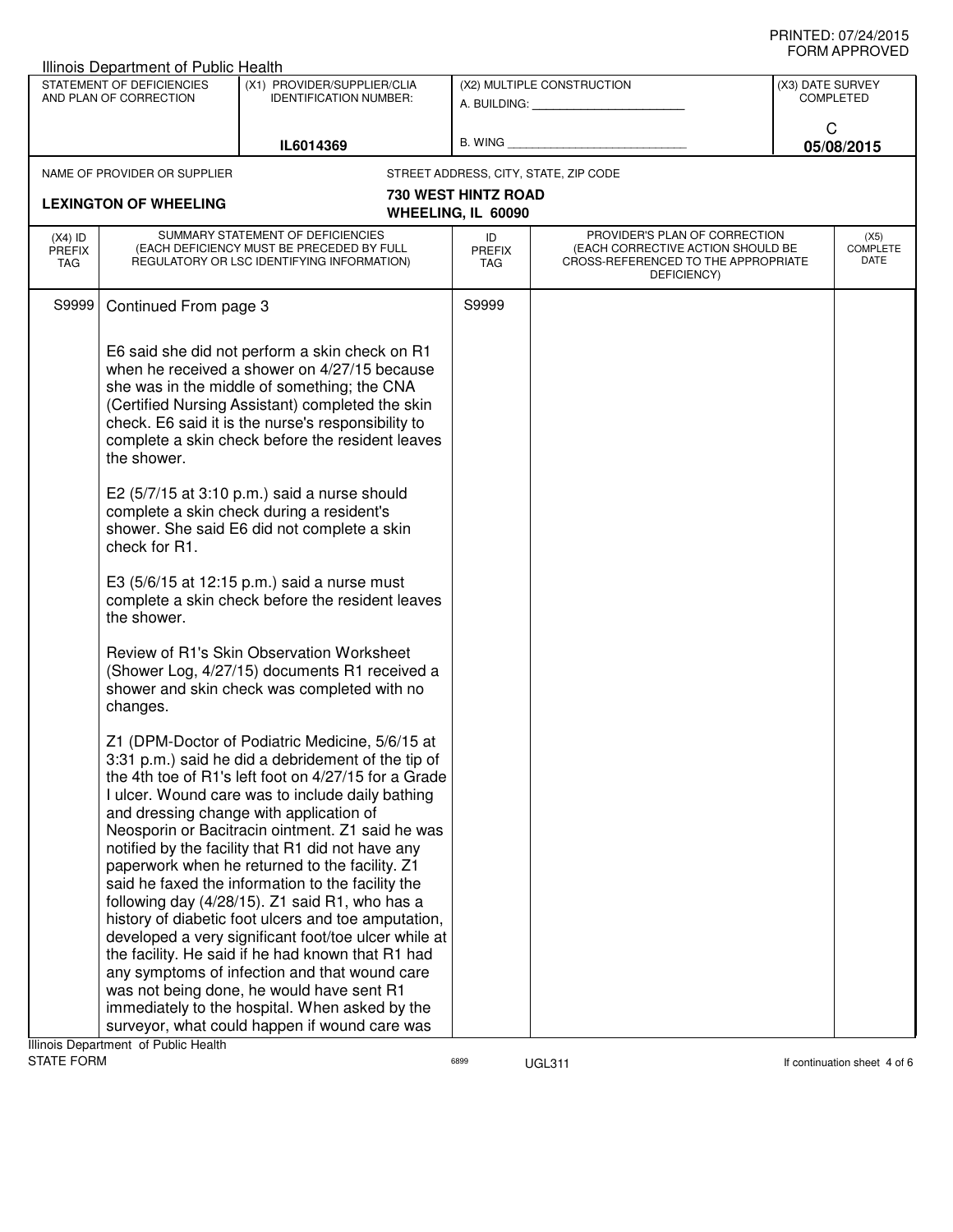| <b>Illinois Department of Public Health</b>                                                                         |                                                                                                                              |                                                                                                                                                                                                                                                                                                                                                                                                                                                                                      |                                                         |                                                                                                                          |                                      |            |  |
|---------------------------------------------------------------------------------------------------------------------|------------------------------------------------------------------------------------------------------------------------------|--------------------------------------------------------------------------------------------------------------------------------------------------------------------------------------------------------------------------------------------------------------------------------------------------------------------------------------------------------------------------------------------------------------------------------------------------------------------------------------|---------------------------------------------------------|--------------------------------------------------------------------------------------------------------------------------|--------------------------------------|------------|--|
| STATEMENT OF DEFICIENCIES<br>(X1) PROVIDER/SUPPLIER/CLIA<br>AND PLAN OF CORRECTION<br><b>IDENTIFICATION NUMBER:</b> |                                                                                                                              |                                                                                                                                                                                                                                                                                                                                                                                                                                                                                      | (X2) MULTIPLE CONSTRUCTION<br>A. BUILDING: A. BUILDING: |                                                                                                                          | (X3) DATE SURVEY<br><b>COMPLETED</b> |            |  |
|                                                                                                                     |                                                                                                                              | IL6014369                                                                                                                                                                                                                                                                                                                                                                                                                                                                            | B. WING                                                 |                                                                                                                          | C                                    | 05/08/2015 |  |
|                                                                                                                     | NAME OF PROVIDER OR SUPPLIER                                                                                                 |                                                                                                                                                                                                                                                                                                                                                                                                                                                                                      |                                                         | STREET ADDRESS, CITY, STATE, ZIP CODE                                                                                    |                                      |            |  |
|                                                                                                                     | <b>LEXINGTON OF WHEELING</b>                                                                                                 |                                                                                                                                                                                                                                                                                                                                                                                                                                                                                      | <b>730 WEST HINTZ ROAD</b><br>WHEELING, IL 60090        |                                                                                                                          |                                      |            |  |
| $(X4)$ ID<br><b>PREFIX</b><br>TAG                                                                                   | SUMMARY STATEMENT OF DEFICIENCIES<br>(EACH DEFICIENCY MUST BE PRECEDED BY FULL<br>REGULATORY OR LSC IDENTIFYING INFORMATION) |                                                                                                                                                                                                                                                                                                                                                                                                                                                                                      | ID<br><b>PREFIX</b><br>TAG                              | PROVIDER'S PLAN OF CORRECTION<br>(EACH CORRECTIVE ACTION SHOULD BE<br>CROSS-REFERENCED TO THE APPROPRIATE<br>DEFICIENCY) | <b>COMPLETE</b>                      |            |  |
| S9999                                                                                                               | Continued From page 4                                                                                                        |                                                                                                                                                                                                                                                                                                                                                                                                                                                                                      | S9999                                                   |                                                                                                                          |                                      |            |  |
|                                                                                                                     | happen."                                                                                                                     | not done, Z1 responded: "what could happen, did                                                                                                                                                                                                                                                                                                                                                                                                                                      |                                                         |                                                                                                                          |                                      |            |  |
|                                                                                                                     | Bacitracin ointment after bathing.                                                                                           | Per review of R1's Report of Consultation<br>(4/27/15) a debridement of the tip or R1's left 4th<br>toe was done for a Grade I ulcer measuring<br>approximately 0.25 cm in diameter. R1's wound<br>care status post debridement included daily<br>bathing and dressing change; apply Neosporin or                                                                                                                                                                                    |                                                         |                                                                                                                          |                                      |            |  |
|                                                                                                                     | regarding sending R1 to the hospital.                                                                                        | Z3 (Physician, 5/7/15 at 2:56 p.m.) said he was<br>not informed by the facility that R1 had been seen<br>by a podiatrist and had a debridement of the left<br>4th toe for Grade I ulcer nor was not contacted<br>regarding podiatrist's wound care instructions. He<br>said if wound care is not done (as is the case of<br>R1), a wound could potentially get worse. It could<br>get larger, deeper, become infected and spread<br>to surrounding tissue. Z1 said he agreed with Z2 |                                                         |                                                                                                                          |                                      |            |  |
|                                                                                                                     | left 4th toe.                                                                                                                | Review of R1's medical record (Progress Notes<br>4/25 and 4/30/15) doesn't document: that<br>paperwork was or was not received from Z1; any<br>further attempts to obtain paperwork from Z1; any<br>assessment of R1's feet before or after his visit to<br>Z1; doesn't document any notification of R1's<br>physician regarding R1's visit to Z1/debridement<br>of R1's left 4th toe/wound care instructions nor<br>does it document any wound orders for resident's                |                                                         |                                                                                                                          |                                      |            |  |
|                                                                                                                     | to R1's left foot and toe.                                                                                                   | E3 (5/2/15 at 1:20 p.m.) said staff missed wound                                                                                                                                                                                                                                                                                                                                                                                                                                     |                                                         |                                                                                                                          |                                      |            |  |
|                                                                                                                     | Illinois Department of Public Health                                                                                         | E7 (Nurse, 5/6/15 at 4:20 p.m.) said he was<br>approached by R1's wife on 4/30/15 stating R1<br>has an infection somewhere because his blood<br>sugar is high. E7 said he looked at R1's right                                                                                                                                                                                                                                                                                       |                                                         |                                                                                                                          |                                      |            |  |